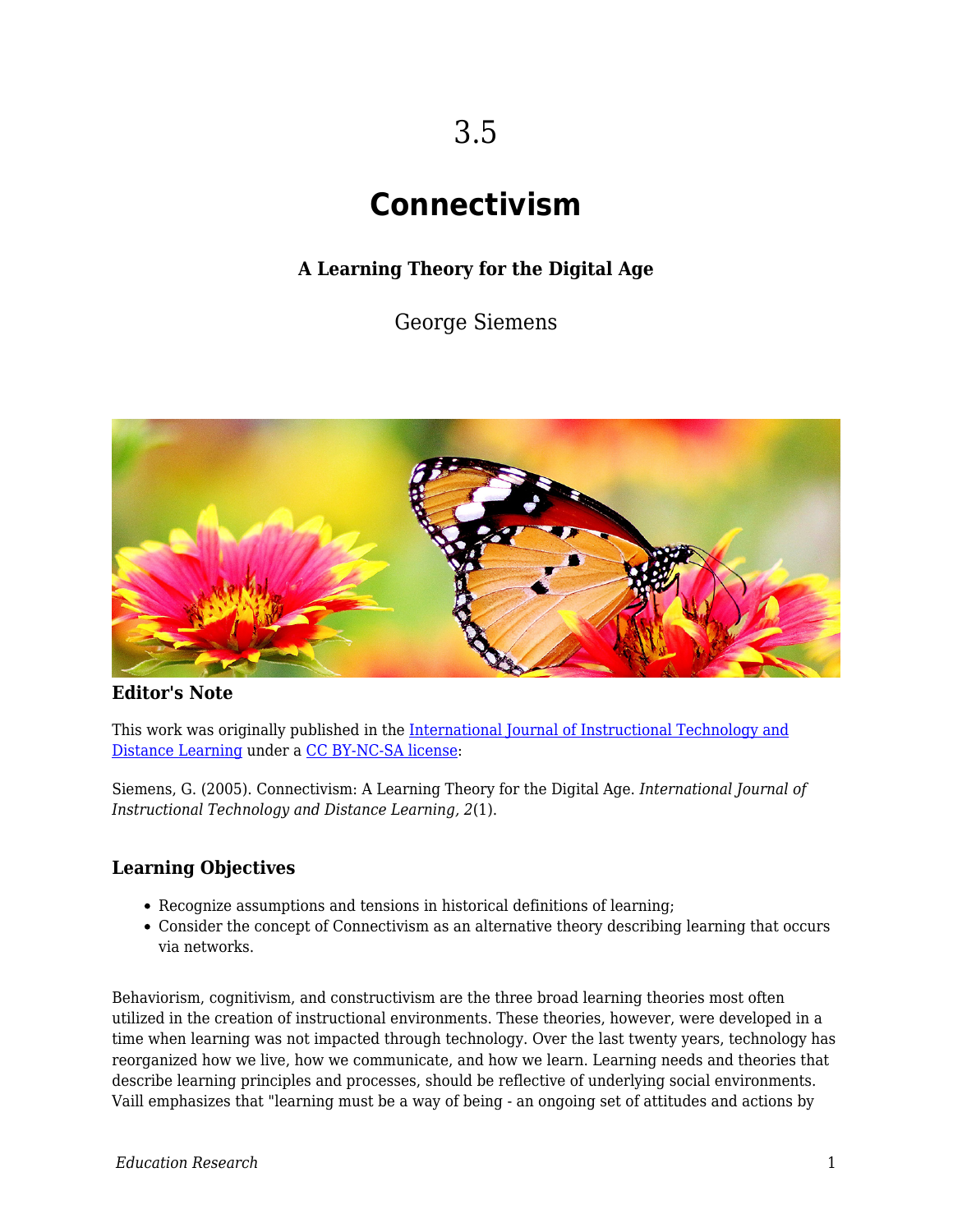individuals and groups that they employ to try to keep abreast of the surprising, novel, messy, obtrusive, recurring events..." (1996, p.42).

Learners as little as forty years ago would complete the required schooling and enter a career that would often last a lifetime. Information development was slow. The life of knowledge was measured in decades. Today, these foundational principles have been altered. Knowledge is growing exponentially. In many fields the life of knowledge is now measured in months and years. Gonzalez (2004) describes the challenges of rapidly diminishing knowledge life:

"One of the most persuasive factors is the shrinking half-life of knowledge. The "half-life of knowledge" is the time span from when knowledge is gained to when it becomes obsolete. Half of what is known today was not known 10 years ago. The amount of knowledge in the world has doubled in the past 10 years and is doubling every 18 months according to the American Society of Training and Documentation (ASTD). To combat the shrinking half-life of knowledge, organizations have been forced to develop new methods of deploying instruction."

Some significant trends in learning:

- Many learners will move into a variety of different, possibly unrelated fields over the course of their lifetime.
- Informal learning is a significant aspect of our learning experience. Formal education no longer comprises the majority of our learning. Learning now occurs in a variety of ways – through communities of practice, personal networks, and through completion of work-related tasks.
- Learning is a continual process, lasting for a lifetime. Learning and work related activities are no longer separate. In many situations, they are the same.
- Technology is altering (rewiring) our brains. The tools we use define and shape our thinking.
- The organization and the individual are both learning organisms. Increased attention to knowledge management highlights the need for a theory that attempts to explain the link between individual and organizational learning.
- Many of the processes previously handled by learning theories (especially in cognitive information processing) can now be off-loaded to, or supported by, technology.
- Know-how and know-what is being supplemented with know-where (the understanding of where to find knowledge needed).

#### **Background**

Driscoll (2000) defines learning as "a persisting change in human performance or performance potential…[which] must come about as a result of the learner's experience and interaction with the world" (p.11). This definition encompasses many of the attributes commonly associated with behaviorism, cognitivism, and constructivism – namely, learning as a lasting changed state (emotional, mental, physiological (i.e. skills)) brought about as a result of experiences and interactions with content or other people.

Driscoll (2000, p14-17) explores some of the complexities of defining learning. Debate centers on:

- Valid sources of knowledge Do we gain knowledge through experiences? Is it innate (present at birth)? Do we acquire it through thinking and reasoning?
- Content of knowledge Is knowledge actually knowable? Is it directly knowable through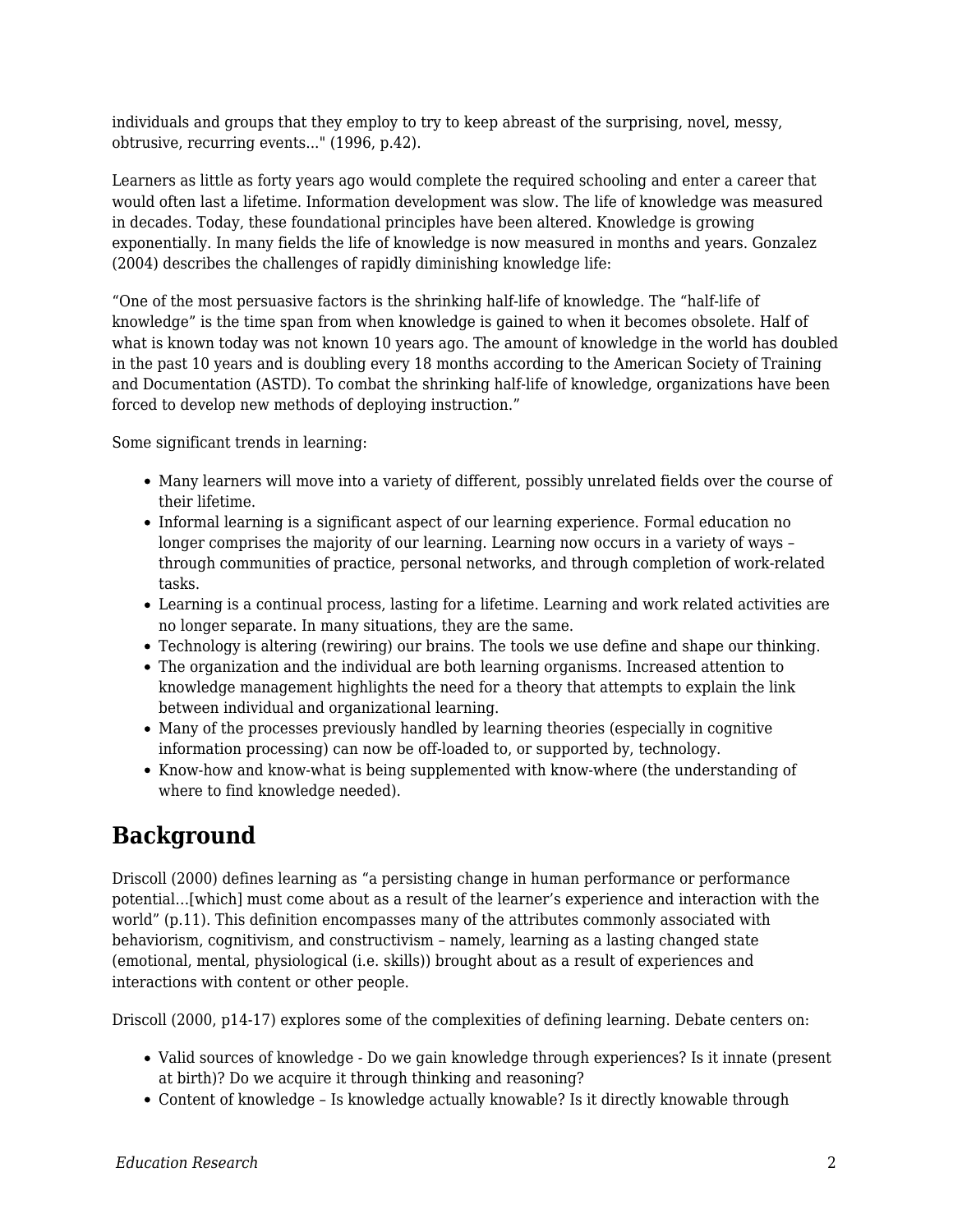human experience?

- The final consideration focuses on three epistemological traditions in relation to learning: Objectivism, Pragmatism, and Interpretivism
	- Objectivism (similar to behaviorism) states that reality is external and is objective, and knowledge is gained through experiences.
	- o Pragmatism (similar to cognitivism) states that reality is interpreted, and knowledge is negotiated through experience and thinking.
	- o Interpretivism (similar to constructivism) states that reality is internal, and knowledge is constructed.

All of these learning theories hold the notion that knowledge is an objective (or a state) that is attainable (if not already innate) through either reasoning or experiences. Behaviorism, cognitivism, and constructivism (built on the epistemological traditions) attempt to address how it is that a person learns.

Behaviorism states that learning is largely unknowable, that is, we can't possibly understand what goes on inside a person (the "black box theory"). Gredler (2001) expresses behaviorism as being comprised of several theories that make three assumptions about learning:

- 1. Observable behaviour is more important than understanding internal activities
- 2. Behaviour should be focused on simple elements: specific stimuli and responses
- 3. Learning is about behaviour change

Cognitivism often takes a computer information processing model. Learning is viewed as a process of inputs, managed in short term memory, and coded for long-term recall. Cindy Buell details this process: "In cognitive theories, knowledge is viewed as symbolic mental constructs in the learner's mind, and the learning process is the means by which these symbolic representations are committed to memory."

Constructivism suggests that learners create knowledge as they attempt to understand their experiences (Driscoll, 2000, p. 376). Behaviorism and cognitivism view knowledge as external to the learner and the learning process as the act of internalizing knowledge. Constructivism assumes that learners are not empty vessels to be filled with knowledge. Instead, learners are actively attempting to create meaning. Learners often select and pursue their own learning. Constructivist principles acknowledge that real-life learning is messy and complex. Classrooms which emulate the "fuzziness" of this learning will be more effective in preparing learners for life-long learning.

#### **Limitations of Behaviorism, Cognitivism, and Constructivism**

A central tenet of most learning theories is that learning occurs inside a person. Even social constructivist views, which hold that learning is a socially enacted process, promotes the principality of the individual (and her/his physical presence – i.e. brain-based) in learning. These theories do not address learning that occurs outside of people (i.e. learning that is stored and manipulated by technology). They also fail to describe how learning happens within organizations

Learning theories are concerned with the actual process of learning, not with the value of what is being learned. In a networked world, the very manner of information that we acquire is worth exploring. The need to evaluate the worthiness of learning something is a meta-skill that is applied before learning itself begins. When knowledge is subject to paucity, the process of assessing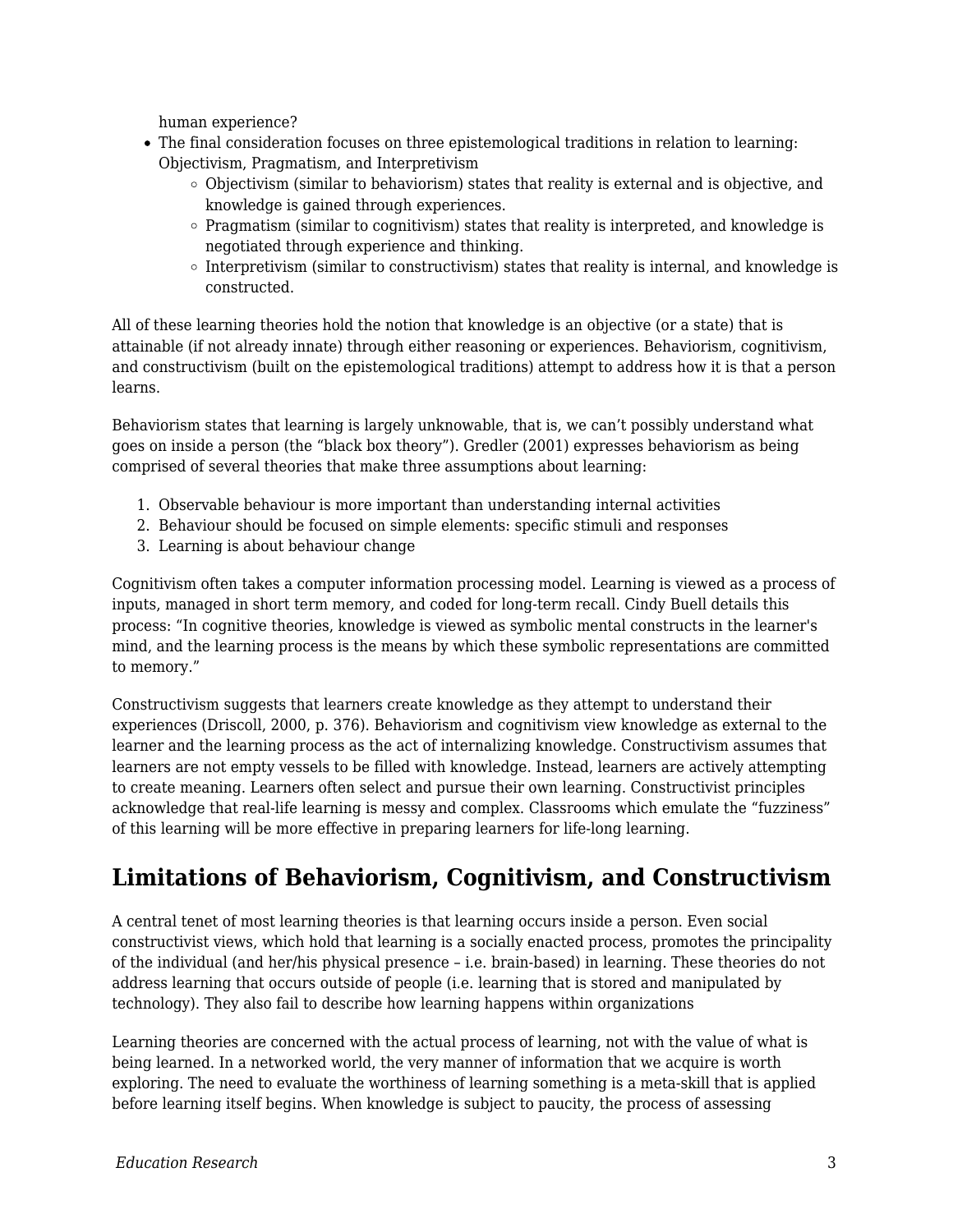worthiness is assumed to be intrinsic to learning. When knowledge is abundant, the rapid evaluation of knowledge is important. Additional concerns arise from the rapid increase in information. In today's environment, action is often needed without personal learning – that is, we need to act by drawing information outside of our primary knowledge. The ability to synthesize and recognize connections and patterns is a valuable skill.

Many important questions are raised when established learning theories are seen through technology. The natural attempt of theorists is to continue to revise and evolve theories as conditions change. At some point, however, the underlying conditions have altered so significantly, that further modification is no longer sensible. An entirely new approach is needed.

Some questions to explore in relation to learning theories and the impact of technology and new sciences (chaos and networks) on learning:

- How are learning theories impacted when knowledge is no longer acquired in the linear manner?
- What adjustments need to made with learning theories when technology performs many of the cognitive operations previously performed by learners (information storage and retrieval).
- How can we continue to stay current in a rapidly evolving information ecology?
- How do learning theories address moments where performance is needed in the absence of complete understanding?
- What is the impact of networks and complexity theories on learning?
- What is the impact of chaos as a complex pattern recognition process on learning?
- With increased recognition of interconnections in differing fields of knowledge, how are systems and ecology theories perceived in light of learning tasks?

## **An Alternative Theory**

Including technology and connection making as learning activities begins to move learning theories into a digital age. We can no longer personally experience and acquire learning that we need to act. We derive our competence from forming connections. Karen Stephenson states:

"Experience has long been considered the best teacher of knowledge. Since we cannot experience everything, other people's experiences, and hence other people, become the surrogate for knowledge. 'I store my knowledge in my friends' is an axiom for collecting knowledge through collecting people (undated)."

Chaos is a new reality for knowledge workers. ScienceWeek (2004) quotes Nigel Calder's definition that chaos is "a cryptic form of order". Chaos is the breakdown of predictability, evidenced in complicated arrangements that initially defy order. Unlike constructivism, which states that learners attempt to foster understanding by meaning making tasks, chaos states that the meaning exists – the learner's challenge is to recognize the patterns which appear to be hidden. Meaning-making and forming connections between specialized communities are important activities.

Chaos, as a science, recognizes the connection of everything to everything. Gleick (1987) states: "In weather, for example, this translates into what is only half-jokingly known as the Butterfly Effect – the notion that a butterfly stirring the air today in Peking can transform storm systems next month in New York" (p. 8). This analogy highlights a real challenge: "sensitive dependence on initial conditions" profoundly impacts what we learn and how we act based on our learning. Decision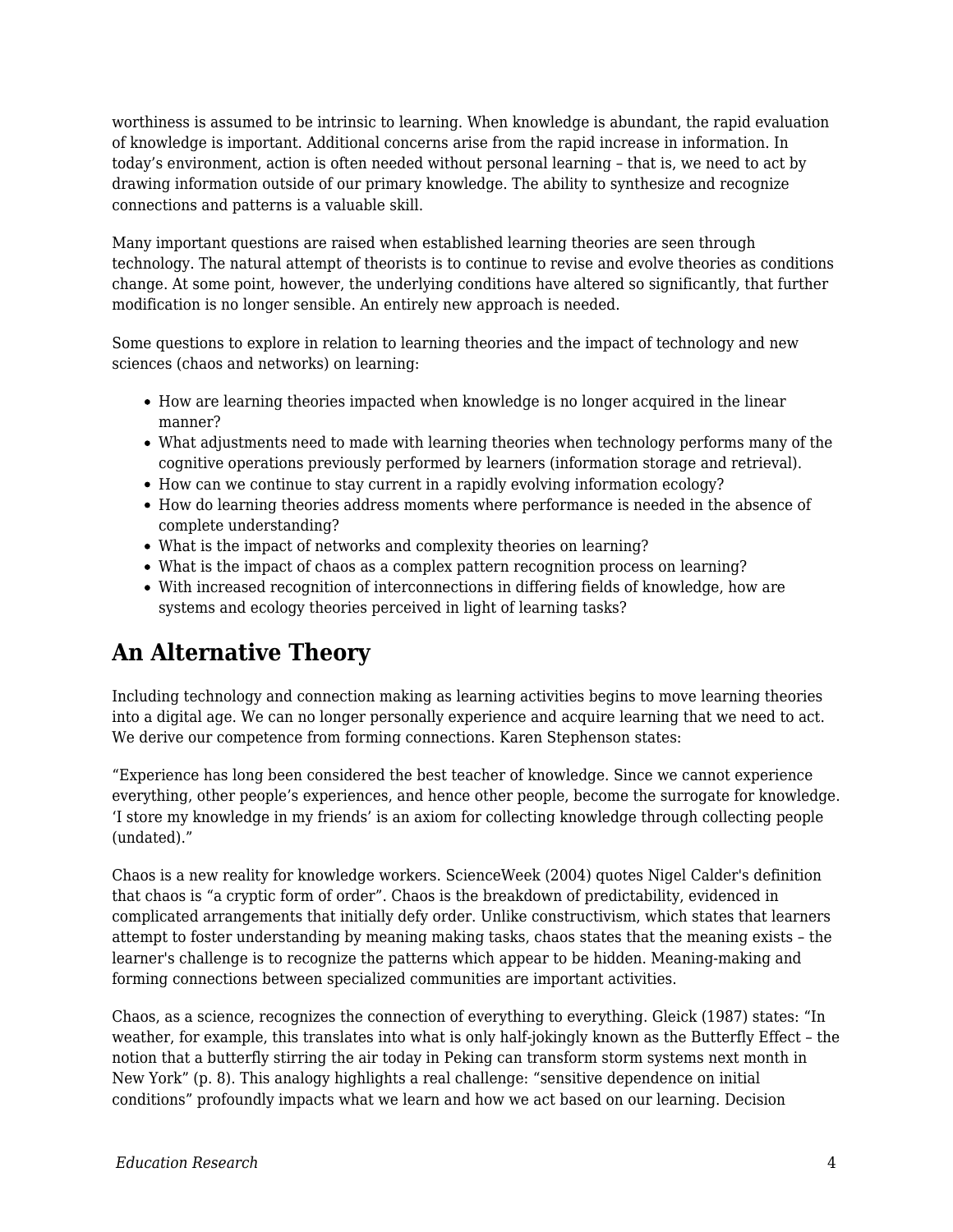making is indicative of this. If the underlying conditions used to make decisions change, the decision itself is no longer as correct as it was at the time it was made. The ability to recognize and adjust to pattern shifts is a key learning task.

Luis Mateus Rocha (1998) defines self-organization as the "spontaneous formation of well organized structures, patterns, or behaviors, from random initial conditions." (p.3). Learning, as a selforganizing process requires that the system (personal or organizational learning systems) "be informationally open, that is, for it to be able to classify its own interaction with an environment, it must be able to change its structure…" (p.4). Wiley and Edwards acknowledge the importance of selforganization as a learning process: "Jacobs argues that communities self-organize is a manner similar to social insects: instead of thousands of ants crossing each other's pheromone trails and changing their behavior accordingly, thousands of humans pass each other on the sidewalk and change their behavior accordingly.". Self-organization on a personal level is a micro-process of the larger selforganizing knowledge constructs created within corporate or institutional environments. The capacity to form connections between sources of information, and thereby create useful information patterns, is required to learn in our knowledge economy.

### **Networks, Small Worlds, Weak Ties**

A network can simply be defined as connections between entities. Computer networks, power grids, and social networks all function on the simple principle that people, groups, systems, nodes, entities can be connected to create an integrated whole. Alterations within the network have ripple effects on the whole.

Albert-László Barabási states that "nodes always compete for connections because links represent survival in an interconnected world" (2002, p.106). This competition is largely dulled within a personal learning network, but the placing of value on certain nodes over others is a reality. Nodes that successfully acquire greater profile will be more successful at acquiring additional connections. In a learning sense, the likelihood that a concept of learning will be linked depends on how well it is currently linked. Nodes (can be fields, ideas, communities) that specialize and gain recognition for their expertise have greater chances of recognition, thus resulting in cross-pollination of learning communities.

Weak ties are links or bridges that allow short connections between information. Our small world networks are generally populated with people whose interests and knowledge are similar to ours. Finding a new job, as an example, often occurs through weak ties. This principle has great merit in the notion of serendipity, innovation, and creativity. Connections between disparate ideas and fields can create new innovations.

#### **Connectivism**

Connectivism is the integration of principles explored by chaos, network, and complexity and selforganization theories. Learning is a process that occurs within nebulous environments of shifting core elements – not entirely under the control of the individual. Learning (defined as actionable knowledge) can reside outside of ourselves (within an organization or a database), is focused on connecting specialized information sets, and the connections that enable us to learn more are more important than our current state of knowing.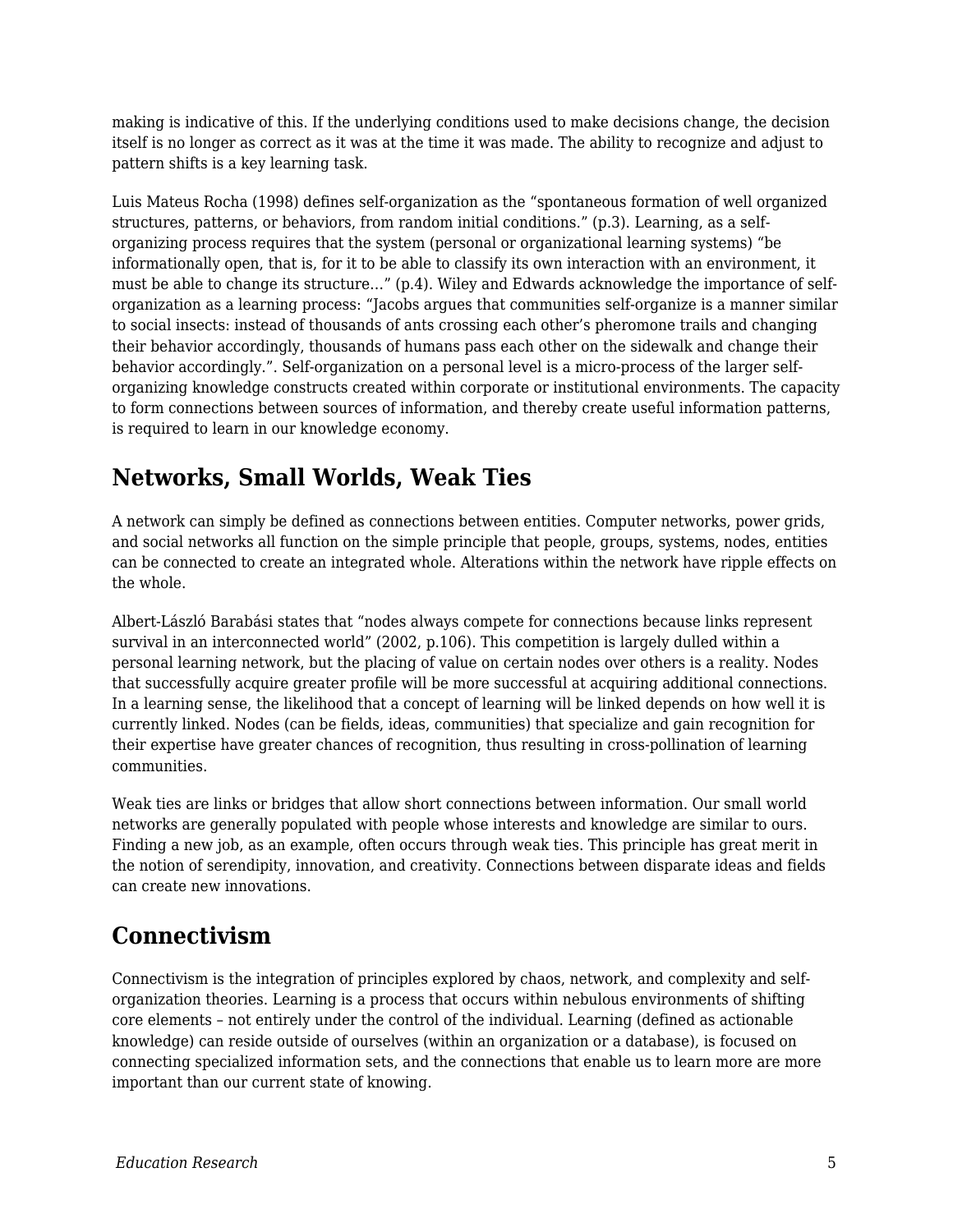Connectivism is driven by the understanding that decisions are based on rapidly altering foundations. New information is continually being acquired. The ability to draw distinctions between important and unimportant information is vital. The ability to recognize when new information alters the landscape based on decisions made yesterday is also critical.

#### **Principles of connectivism:**

- Learning and knowledge rests in diversity of opinions.
- Learning is a process of connecting specialized nodes or information sources.
- Learning may reside in non-human appliances.
- Capacity to know more is more critical than what is currently known
- Nurturing and maintaining connections is needed to facilitate continual learning.
- Ability to see connections between fields, ideas, and concepts is a core skill.
- Currency (accurate, up-to-date knowledge) is the intent of all connectivist learning activities.
- Decision-making is itself a learning process. Choosing what to learn and the meaning of incoming information is seen through the lens of a shifting reality. While there is a right answer now, it may be wrong tomorrow due to alterations in the information climate affecting the decision.

Connectivism also addresses the challenges that many corporations face in knowledge management activities. Knowledge that resides in a database needs to be connected with the right people in the right context in order to be classified as learning. Behaviorism, cognitivism, and constructivism do not attempt to address the challenges of organizational knowledge and transference.

Information flow within an organization is an important element in organizational effectiveness. In a knowledge economy, the flow of information is the equivalent of the oil pipe in an industrial economy. Creating, preserving, and utilizing information flow should be a key organizational activity. Knowledge flow can be likened to a river that meanders through the ecology of an organization. In certain areas, the river pools and in other areas it ebbs. The health of the learning ecology of the organization depends on effective nurturing of information flow.

Social network analysis is an additional element in understanding learning models in a digital era. Art Kleiner (2002) explores Karen Stephenson's "quantum theory of trust" which "explains not just how to recognize the collective cognitive capability of an organization, but how to cultivate and increase it". Within social networks, hubs are well-connected people who are able to foster and maintain knowledge flow. Their interdependence results in effective knowledge flow, enabling the personal understanding of the state of activities organizationally.

The starting point of connectivism is the individual. Personal knowledge is comprised of a network, which feeds into organizations and institutions, which in turn feed back into the network, and then continue to provide learning to individual. This cycle of knowledge development (personal to network to organization) allows learners to remain current in their field through the connections they have formed.

Landauer and Dumais (1997) explore the phenomenon that "people have much more knowledge than appears to be present in the information to which they have been exposed". They provide a connectivist focus in stating "the simple notion that some domains of knowledge contain vast numbers of weak interrelations that, if properly exploited, can greatly amplify learning by a process of inference". The value of pattern recognition and connecting our own "small worlds of knowledge"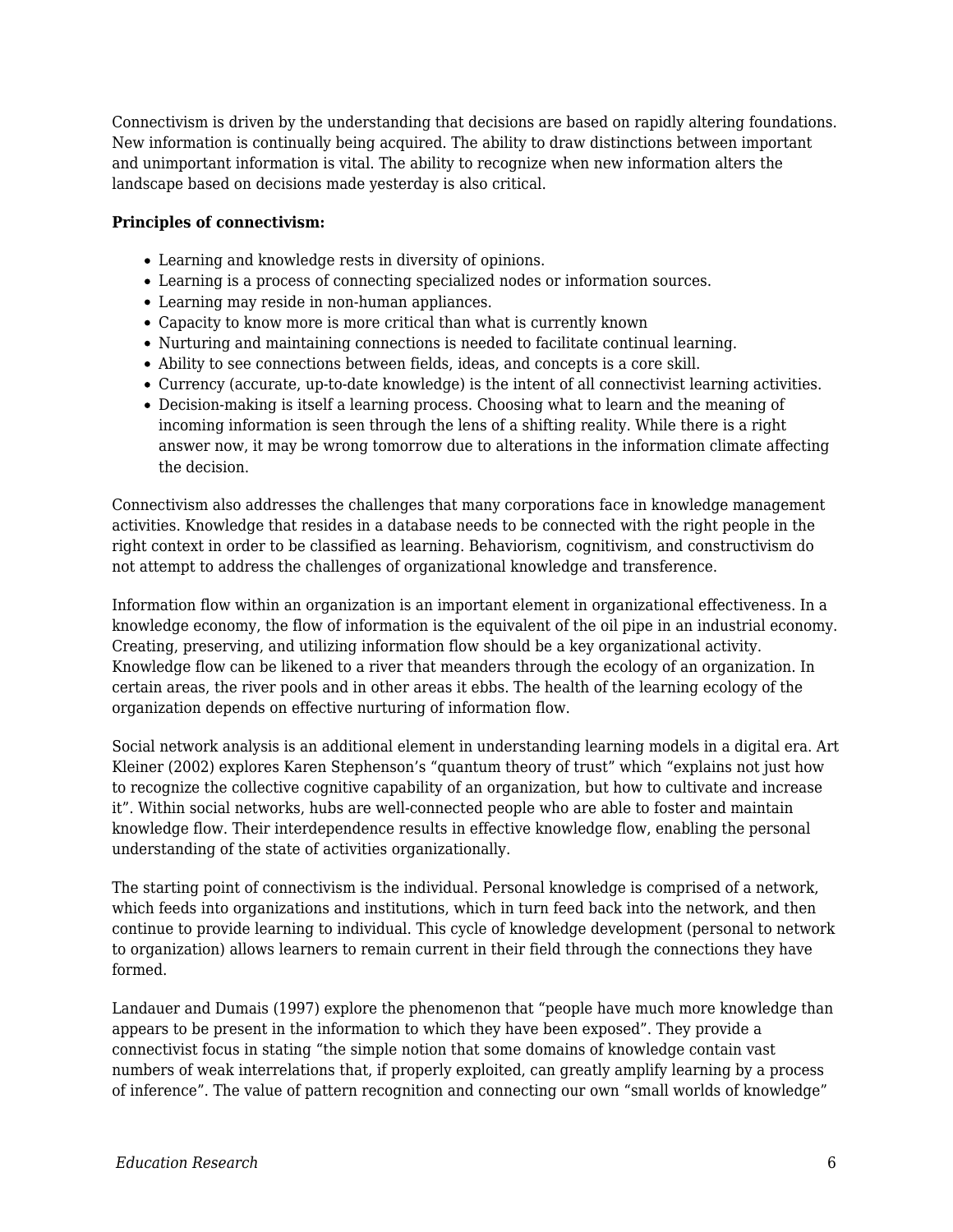are apparent in the exponential impact provided to our personal learning.

John Seely Brown presents an interesting notion that the internet leverages the small efforts of many with the large efforts of few. The central premise is that connections created with unusual nodes supports and intensifies existing large effort activities. Brown provides the example of a Maricopa County Community College system project that links senior citizens with elementary school students in a mentor program. The children "listen to these "grandparents" better than they do their own parents, the mentoring really helps the teachers…the small efforts of the many- the seniors – complement the large efforts of the few – the teachers." (2002). This amplification of learning, knowledge and understanding through the extension of a personal network is the epitome of connectivism.

### **Implications**

The notion of connectivism has implications in all aspects of life. This paper largely focuses on its impact on learning, but the following aspects are also impacted:

- Management and leadership. The management and marshalling of resources to achieve desired outcomes is a significant challenge. Realizing that complete knowledge cannot exist in the mind of one person requires a different approach to creating an overview of the situation. Diverse teams of varying viewpoints are a critical structure for completely exploring ideas. Innovation is also an additional challenge. Most of the revolutionary ideas of today at one time existed as a fringe element. An organizations ability to foster, nurture, and synthesize the impacts of varying views of information is critical to knowledge economy survival. Speed of "idea to implementation" is also improved in a systems view of learning.
- Media, news, information. This trend is well under way. Mainstream media organizations are being challenged by the open, real-time, two-way information flow of blogging.
- Personal knowledge management in relation to organizational knowledge management
- Design of learning environments

#### **Conclusion**

The pipe is more important than the content within the pipe. Our ability to learn what we need for tomorrow is more important than what we know today. A real challenge for any learning theory is to actuate known knowledge at the point of application. When knowledge, however, is needed, but not known, the ability to plug into sources to meet the requirements becomes a vital skill. As knowledge continues to grow and evolve, access to what is needed is more important than what the learner currently possesses.

Connectivism presents a model of learning that acknowledges the tectonic shifts in society where learning is no longer an internal, individualistic activity. How people work and function is altered when new tools are utilized. The field of education has been slow to recognize both the impact of new learning tools and the environmental changes in what it means to learn. Connectivism provides insight into learning skills and tasks needed for learners to flourish in a digital era.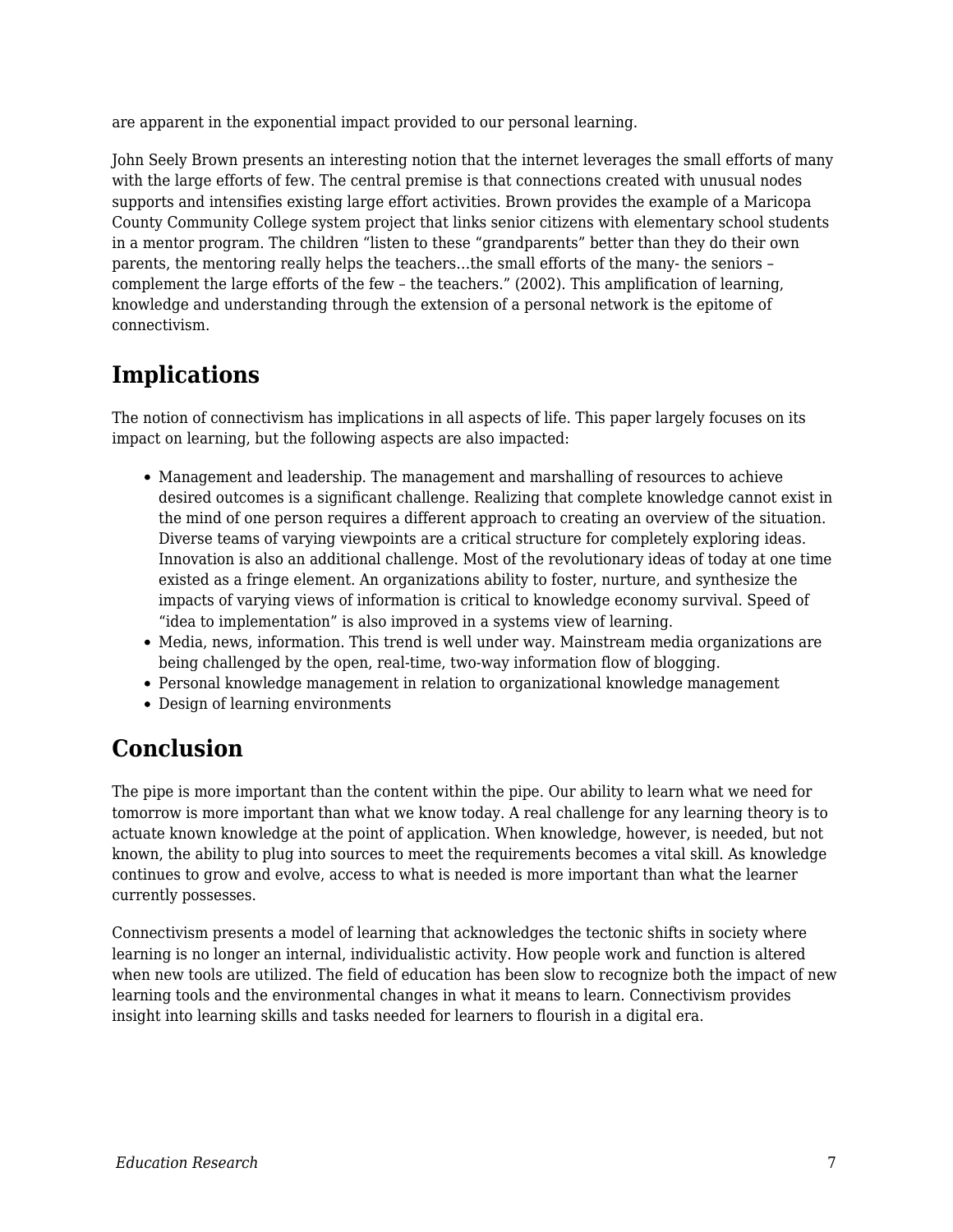#### **References**

Barabási, A. L. (2002) Linked: The New Science of Networks, Cambridge, MA, Perseus Publishing.

Buell, C. (undated). Cognitivism. Retrieved December 10, 2004 from [https://edtechbooks.org/-Gw.](http://web.cocc.edu/cbuell/theories/cognitivism.htm)

Brown, J. S. (2002). Growing Up Digital: How the Web Changes Work, Education, and the Ways People Learn. United States Distance Learning Association. Retrieved on December 10, 2004, from [https://edtechbooks.org/-Zw](http://www.usdla.org/html/journal/FEB02_Issue/article01.html)

Driscoll, M. (2000). Psychology of Learning for Instruction. Needham Heights, MA, Allyn & Bacon.

Gleick, J., (1987). Chaos: The Making of a New Science. New York, NY, Penguin Books.

Gonzalez, C. (2004). The Role of Blended Learning in the World of Technology. Retrieved December 10, 2004 from [https://edtechbooks.org/-Pt](http://www.unt.edu/benchmarks/archives/2004/september04/eis.htm).

Gredler, M. E. (2005). Learning and Instruction: Theory into Practice – 5th Edition, Upper Saddle River, NJ, Pearson Education.

Kleiner, A. (2002). Karen Stephenson's Quantum Theory of Trust. Retrieved December 10, 2004 from [https://edtechbooks.org/-bz](http://www.netform.com/html/s+b%20article.pdf).

Landauer, T. K., & Dumais, S. T. (1997). A Solution to Plato's Problem: The Latent Semantic Analysis Theory of Acquisition, Induction and Representation of Knowledge. Retrieved December 10, 2004 from [https://edtechbooks.org/-yt.](http://lsa.colorado.edu/papers/plato/plato.annote.html)

Rocha, L. M. (1998). Selected Self-Organization and the Semiotics of Evolutionary Systems. Retrieved December 10, 2004 from [https://edtechbooks.org/-ju.](http://informatics.indiana.edu/rocha/ises.html)

ScienceWeek. (2004). Mathematics: Catastrophe Theory, Strange Attractors, Chaos. Retrieved December 10, 2004 from [https://edtechbooks.org/-Dw](http://scienceweek.com/2003/sc031226-2.htm).

Stephenson, K. (2004). (Internal Communication, no. 36). What Knowledge Tears Apart, Networks Make Whole. Retrieved December 10, 2004 from [https://edtechbooks.org/-Mg](http://www.netform.com/html/icf.pdf).

Vaill, P. B. (1996). Learning as a Way of Being. San Francisco, CA, Jossey-Blass Inc.

Wiley, D. A., & Edwards, E. K. (2002). *Online self-organizing social systems: The decentralized future of online learning.* Retrieved December 10, 2004 from [https://edtechbooks.org/-Zn](http://wiley.ed.usu.edu/docs/ososs.pdf).